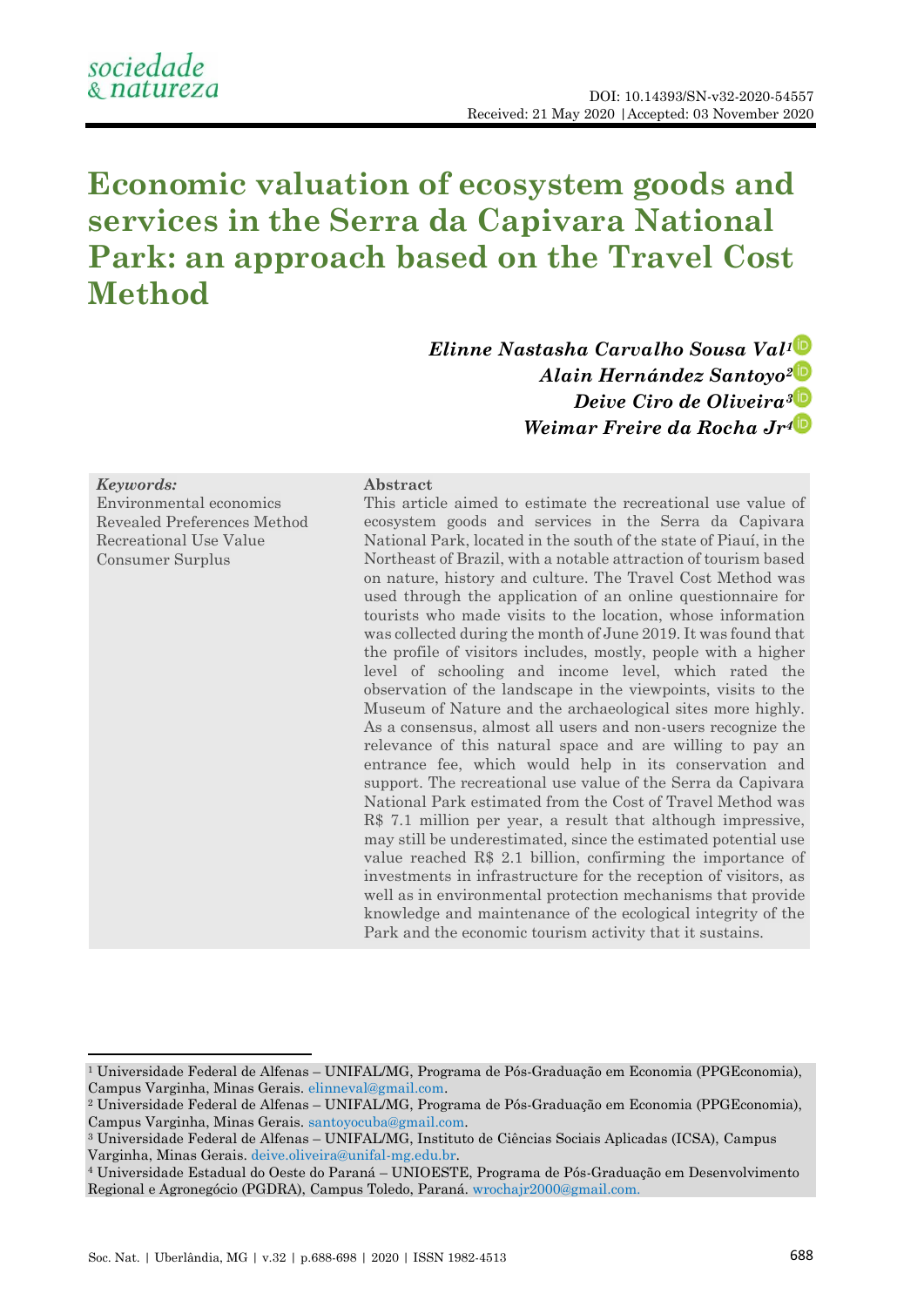# **INTRODUCTION**

Since the end of the 19th century, there are records of the existence of protected natural areas that aim to preserve and avoid environmental degradation. Although they are essential to protect the biophysical space, it is necessary to involve society in this purpose, through cultural, educational, scientific, socioeconomic and recreational activities, which, according to Mesquita et al [\(2015\)](#page-10-0), have commercial purposes capable to generate financial income, social and economic development in different locations around the world. Among the multiple activities mentioned, recreational activities have experienced a relevant expansion in people's demand to make use of a high-quality environment that offers services for leisure and the enjoyment of nature [\(JUAREZ; CAÑETE, 2013\)](#page-10-1).

As a result, tourism intentions become an opportunity to raise money as people of different origins visit and consume products and services (AGUIAR; [CARVALHO, 2012, apud MESQUITA](#page-10-0)  [et al, 2015\)](#page-10-0). Thus, tourism and culture became the two most profitable activities of the 20th century [\(RICHARDS, 2010, apud MESQUITA et](#page-10-0)  [al, 2015\)](#page-10-0). The cultural dimension of tourism, therefore, involves visiting historic sites, archaeological sites, museums, and other locations that enable experiences of knowledge and participation in the history of the visited heritage [\(FERREIRA, 2013, apud MESQUITA](#page-10-0)  [et al, 2015\)](#page-10-0). Recreation areas offer several benefits, from those that can be valued in formal markets to those considered intangible, which require the application of techniques to estimate their values. Thus, considering the socioenvironmental advantages they represent, economic valuation studies intending to quantify them are extremely important to support the management process of public environmental policies [\(SOUSA; MOTA, 2006\)](#page-10-2).

It is in this context that the creation of the Serra da Capivara National Park in 1979 is inserted, as a way of protecting more than a thousand of archaeological sites in the region [\(PESSIS; GUIDON, 2007, apud MESQUITA et](#page-10-0)  [al, 2015;](#page-10-0) [ICMBIO, 2019\)](#page-9-0) housing over 40,000 cave paintings [\(OLIVEIRA FILHO;](#page-10-0)  [MONTEIRO, 2009, apud MESQUITA et al,](#page-10-0)  [2015\)](#page-10-0). Because it is geographically wide, the Park extends over four municipalities: Brejo do Piauí, Coronel José Dias, João Costa and São Raimundo Nonato, all in the state of Piauí, in the Northeast region of Brazil.

Given the magnitude and the valuation search, the economic analyzes of the natural

environment, which has emerged in the 1960s and 1970s to promote the best use of resources [\(ANGELO; CARVALHO, 2007\)](#page-9-1) and discovering the importance that individuals give to environmental functions, will serve as an instrument to achieve the objective of this research. Thus, this research sought to estimate the recreational use value of the ecosystem goods and services of the Serra da Capivara National Park using a revealed preference method, specifically the Travel Cost Method (TCM), through the expenses incurred by tourists who frequent the region, in order to investigate the explanatory variables about the tourist profile and perception, and what the experience, cultural products and services have to offer. The hypothesis underlying this research is that the rate and frequency of visits are influenced by travel costs and visitation decreases with increasing distance to go.

## **MATERIALS AND METHODS**

## *Study Area*

Created by Decree 83.548, of June 5, 1979, with 129,139 hectares of area, the Serra da Capivara National Park is the center of attention of archaeologists and scholars from all over the world [\(SETUR-PI, 2019\)](#page-10-3). Located in the northeastern semiarid, bordering two geological formations, with mountains, valleys and plains, the Park is home to a fauna and flora specific to the caatinga [\(ICMBIO, 2019\)](#page-9-0). It has a variety of objects registered and under study, which have helped to clarify the settlement of the Americas, such as funerary urns, indigenous burials, fossils of mastodons, horses, llamas, sabertoothed tigers, sloths and giant armadillos and human fossils, dating from four thousand and a half years ago [\(SETUR-PI, 2019\)](#page-10-3). The discoveries took on such a dimension that in 1986 the American Man Museum Foundation - FUMDHAM was created, directed by the São Paulo archaeologist Niède Guidon, responsible for searching new traces and cataloging discoveries, as a manifestation of the wealth left by prehistoric civilizations through their cave paintings representing hunting rituals, animals of the time, everyday scenes and human figures [\(SETUR-PI, 2019\)](#page-10-3).

According to the Ministry of Tourism, the Park can receive two million tourists per year, given that it has infrastructure with access to one hundred and seventy-three archaeological sites open to visitors [\(MTUR, 2019\)](#page-10-4). However, currently the annual average of just twenty thousand visits is far below that potential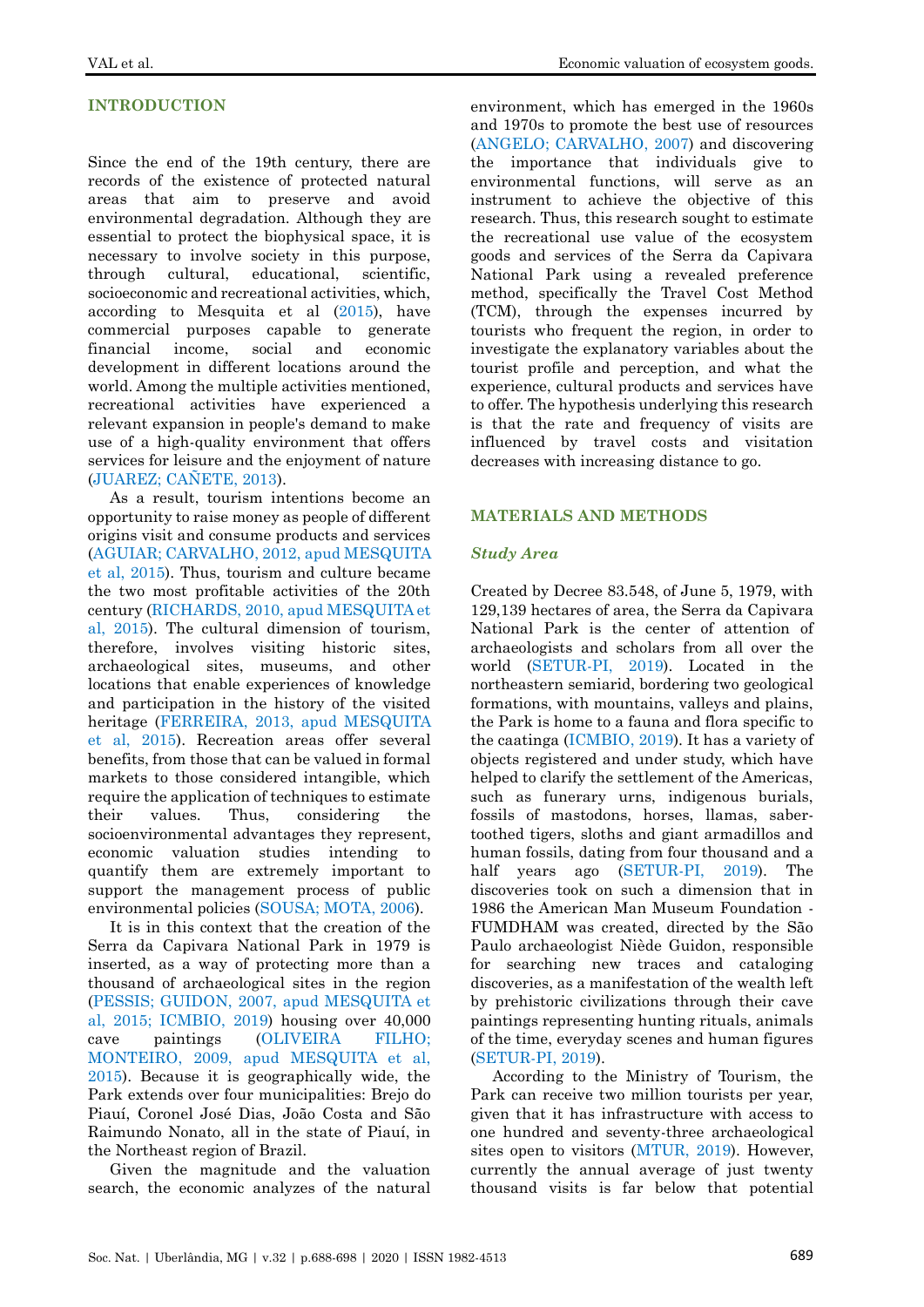[\(MTUR, 2019\)](#page-10-4). As for access, it has three hundred kilometers of car trails and approximately one hundred kilometers marked for pedestrians, as well as adaptations to serve people with reduced mobility [\(CARVALHO,](#page-10-0)  [2012, apud MESQUITA et al, 2015\)](#page-10-0). In terms of human resources, the reference survey indicated the availability of thirty-five tour drivers [\(OLIVEIRA FILHO; MONTEIRO, 2009,](#page-10-0)  [apud MESQUITA et al, 2015\)](#page-10-0). Currently, there is no admission fee. The guide service (mandatory in circuit activities) is paid separately to registered drivers [\(ICMBIO,](#page-9-0)  [2019\)](#page-9-0). As for the economic activities developed in the surroundings, the relevant presence of the craft trade deserves to be highlighted, which portrays the culture of the cave people and their legacy [\(OLIVEIRA FILHO; MONTEIRO, 2009,](#page-10-0)  [apud MESQUITA et al, 2015\)](#page-10-0). Subsistence agriculture and animal breeding are also notable, since the practice of tourism gained strength in the region only after the 1990s [\(MESQUITA et al, 2015\)](#page-10-0).

Endowed with an extraordinary beauty, the main attraction of the Park are the landscapes and archaeological sites with rock paintings and graphisms engraved on the sandstone walls [\(ICMBIO, 2019\)](#page-9-0). In addition to the formation of canyons and gigantic walls, it preserves panels that portray the life of the former inhabitants, the fauna and flora of the countryside. The complex also includes the American Man Museum which holds a valuable collection of lithic pieces, skeletons, ceramics and artifacts from archaeological excavations, the result of more than four decades of research in the region by universities in Brazil and the world [\(MTUR,](#page-10-4)  [2019\)](#page-10-4). In Coronel José Dias, there is the Nature Museum, which offers tourists an interactive tour showing the creation of the universe, the climatic impacts and the constant transformations of fauna and flora [\(MTUR,](#page-10-4)  [2019\)](#page-10-4).

The Boqueirão da Pedra Furada, a geological monument symbol of unity and the largest natural panel of rock paintings on the planet, contains graphic forms of communication from prehistory [\(MTUR, 2019\)](#page-10-4). In addition, the Park also reserves historical sites, such as houses of former *maniçobeiros* (maniçoba tree latex extractors) that inhabited the place, who lived from the collection of input until the midtwentieth century, concentrated in the Serra Branca region - on the Maniçobeiros Trail. The fauna is varied with a record of armadillos, anteaters, ocelots, jacus, cotias, red deer, wild pigs, capuchin monkeys, jaguars, various species of birds, lizards, and snakes [\(ICMBIO,](#page-9-0)  [2019\)](#page-9-0).

According to a study on Tourism Demand in 2012, Piauí is the main source of tourists for the Park, accounting for 56.3% at the time, followed by Maranhão (17.3%) [\(OSMAN; ASANO, 2012\)](#page-10-5). In a previous analysis, Oliveira Filho and Monteiro [\(2009\)](#page-10-6) described the attractiveness of the site as ecological, adventure, scientific, aimed at the elderly and educational, whose visit includes the following activities: 1) Visiting the archaeological and historical sites; 2) Walk; 3) Observe the landscape in the viewpoints; 4) Cycling tourism; 5) Birdwatching; 7) Visit the American Man Museum; 8) Know the production of ceramics; 9) Admire the night lighting; and 10) Visit the Visitor Center, which has support infrastructure with bathrooms, food, auditorium and souvenir shop, as well as an exhibition hall [\(ICMBIO, 2019\)](#page-9-0).

## *Travel Cost Method*

According to the theory of utility maximization, the optimization problem presented in the Travel Cost Method (TCM) can be described, according to Torres-Ortega et al [\(2018\)](#page-10-7), as follows:

$$
Max U(q, I, z)
$$
  
sa:  $TC * q + z = I$ 

Where:

- − U is the utility obtained from consuming a quantity of the good.
- − I is the income.
- q is the amount consumed of the good.
- z corresponds to the consumption of other goods.
- TC is the Travel Cost.

Thus, the Marshallian demand for a given destination is represented as:

$$
R = f(q, TC, z, I)
$$

The recreational value estimated by the travel cost was obtained by multiplying the sum of the consumer surplus of each place of origin (or zone) by the number of visits per year, which corresponds to approximately twenty thousand tourists per year.

To achieve the objective, the first stage consisted of applying questionnaires divided into three blocks of questions: socioeconomic profile (age, nationality, education level and monthly income) and information on the cost of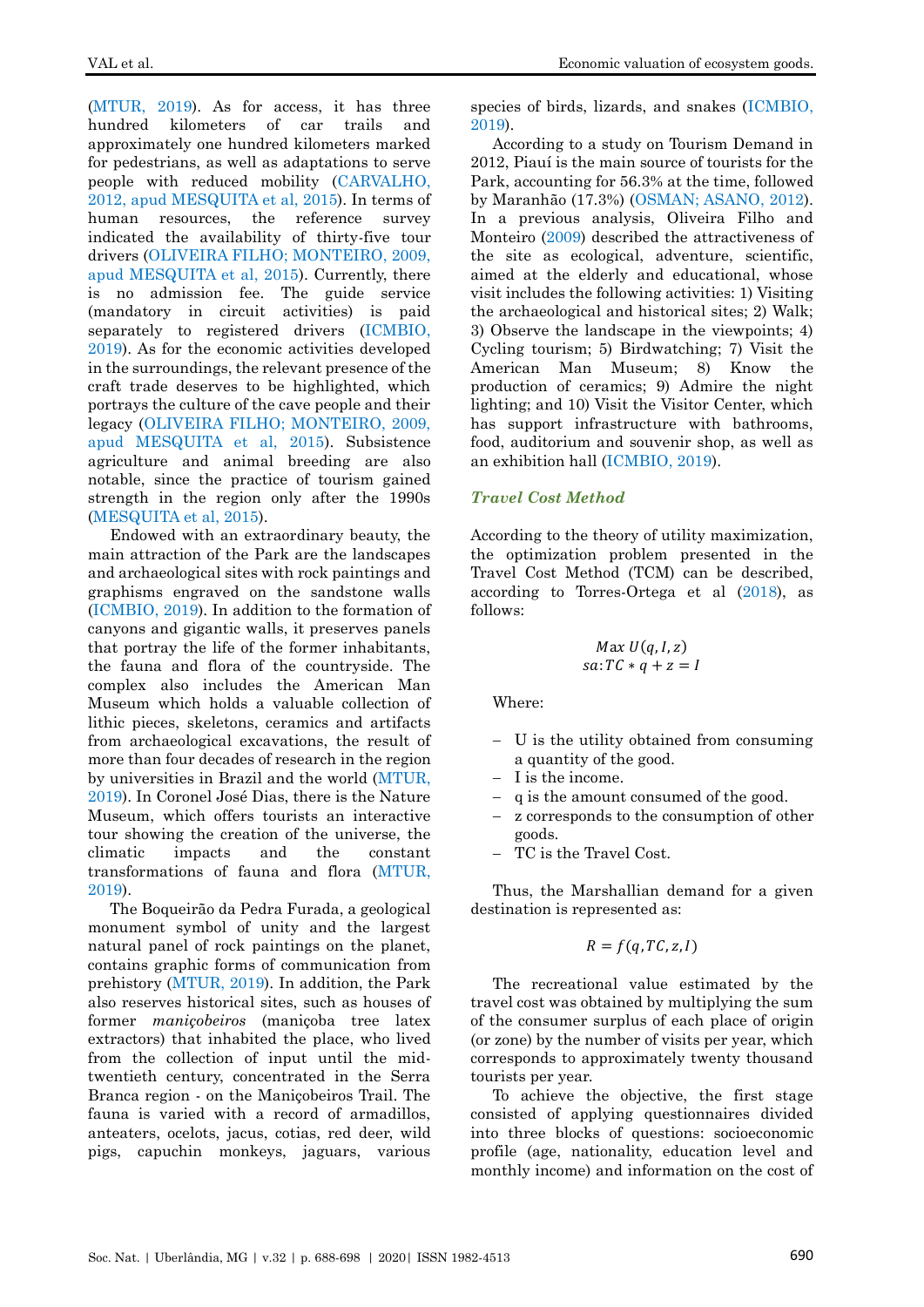travel (origin, frequency of visits, length of stay, expenses for transportation, food, accommodation, etc.), and perceptions about the activities developed during the tour. Then, descriptive analyzes were used to characterize the profile of visitors.

Regarding the use of MVC, there are two classic variants [\(AZQUETA et al. 2007;](#page-9-2) [ROBERT, 2017;](#page-10-8) [VOLTAIRE et al., 2017\)](#page-10-9), which can be the Zonal Travel Cost Method (ZTCM), whose objective is to estimate the average propensity to visit a given destination from the different zones in which its area of influence is divided, or the Individual Travel Cost Method (ITCM), which seeks to discover the individual demand for leisure services at a destination. The main difference is that one uses individual data instead of zonal data, revealed from surveys applied to its visitors. In the present study, we opted for the use of ZTCM.

## *ZTCM Procedure*

The application of the travel cost method took place in five phases:

Phase 1: The number of visitors (Vi) was determined and the frequency of visits to the Park was analyzed using a questionnaire distributed online.

Phase 2: The visits rate to the Park (VRi) was calculated. The formula corresponds to the rate of visits per thousand people per year [\(ANGELO; CARVALHO, 2007\)](#page-9-1).

$$
\frac{VR_i}{1000} = \frac{[\left(\frac{V_i}{n}\right) * N * 1000]}{P_i}
$$

Where:

- − Vi: is the number of people to visit zone i;
- − n is the sample size (total number of people interviewed);
- N is the total of visitors per year;
- − P<sup>i</sup> is the total population of zone i.

Phase 3: Determination of Total Travel Cost (TCi), measured from the sum of the travel cost (expenses with fuel and / or tickets to reach the destination) and the cost of stay (accommodation, food, admission to the Park and other extra expenses), from visitors. The opportunity cost of time was not evaluated, because, as Tahzeeda, Khan and Bashar (2018) affirm, with students being the majority of the visitors, it is assumed that in their leisure time they find themselves in non-monetary moments or jobs and that other people also visit the area during the afternoons or on vacation. Other authors who include the value of time, such as Shammin [\(1999\)](#page-10-10), Freeman, Herriges and Kling [\(2014\)](#page-9-3), use the value of one third of the regular wage, or one third of the hourly wage [\(PARSONS, 2013\)](#page-10-11). Thus, it is possible to state that the inclusion of the time value involves the consumer's own judgment [\(SIMÕES, BARATA;](#page-10-12) [CRUZ, 2013\)](#page-10-12).

Phase 4: Obtaining the visit demand curve for recreational activities in the Park according to each region, using the average total cost of travel to verify the visit rate variation when the average expenditure increases.

Phase 5: The Park's Recreational Use Value (RUV) was estimated, shown by the area under the curve that represents the Consumer Surplus (CS) and reflects the recreational use value based on the analysis of the travel cost method from of the formula:

$$
RUV_{ANNUAL ESTIMATED} = CS_{PER/VISTOR} * N
$$

$$
CS_{PER/VISTOR} = \frac{CS_{TOTAL}}{n}
$$

$$
CS_{TOTAL} = \int_{TC_{i_{min}}} f(x) dx - (TC_{i_{max}} - TC_{i_{min}})
$$

$$
* VR_{i_{min}} \times VR_{i_{min}}
$$

Where:

- − TCimin: Minimum travel cost between observed zones;
- − TCimax: Maximum travel cost between observed zones;
- $f(x)$ : Demand function of visits to the Park;
- − VRimin: Minimum visit rate from i zones observed to the Park.

Consumer Surplus (CS) is the difference between the total amount that consumers are willing to pay for a good or service and the total amount they actually pay, understood as a measure of the net benefit of visitors [\(TAHZEEDA, KHAN;](#page-10-13) BASHAR, 2018; [TORRES-ORTEGA et al, 2018\)](#page-10-7).

In addition to the Estimated Annual Recreational Use Value, it was interesting to estimate the Annual Potential Recreational Use Value as follows:

$$
RUV_{ANNUAL\ POTENTIAL} = CS_{PER/VISTOR} * \sum_{i=1}^{z_i} \frac{P_i}{g_i}
$$

Where:

− Pi: Population from zone i who visited the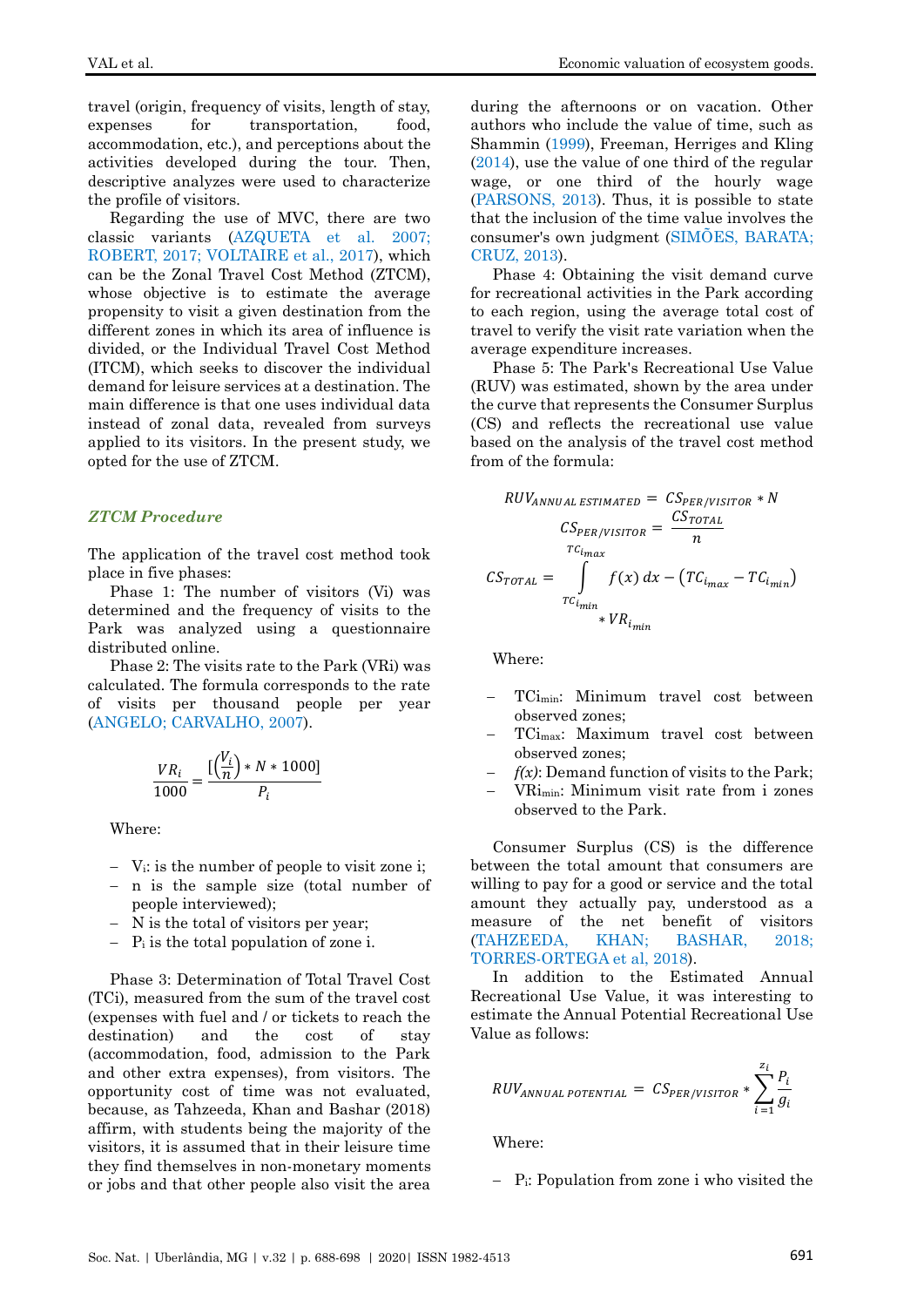Park;

- − gi: Family groups or the average number of residents in permanent private homes in zone i who visited the Park;
- − zi: Zone i from where visits to the Park were registered.

## *Data and sampling*

The research was conducted using a simple random sampling to obtain the optimum sample size as the expression of Parga and Alonso [\(2018\)](#page-10-14), with a confidence level of 95%,  $p = 0.5$ , and an error of 10%. Ninety-eight responses were obtained, of which 81 were valid and 17 were considered pilots to test the platform and evaluate the questions.

$$
n = \frac{z^2 * N * p * p}{N * E + z^2 * p * p}
$$

Where:

- N is the population number;
- $z^2$  is the critical value for 1- $\alpha$  (confidence  $\vert \vert_{\text{ev}}$
- $p = q = 0.5$  is the maximum variability of the proportion;
- E is the maximum allowable error

According to the data provided by the Park, a total of 20,000 visitors are registered per year, representing an average of 384 visitors per week. Thus, an optimal sample size of 77 respondents is obtained, and 81 questionnaires were considered valid. It is interesting to mention that the 10% error may be justified by reasons of time, availability of resources, logistics, travel to the location, as in Barros et al, [\(2018\)](#page-9-4), Tyskowski et al, [\(2018\)](#page-10-15) and Lima et al. [\(2019\)](#page-10-16).

The instrument was developed with 31 questions that traced the visitor's sociodemographic profile, as well as described the travel costs, the level of satisfaction with the available attractions and the perception of the quality and access to the place. All respondents were volunteers in the survey and there was no personal identification of their responses. Subsequently, the questionnaire was randomly distributed during the month of June 2019 through an online platform, having been shared on several pages of tourism, universities and local radio stations, to get the largest possible sample and capture the perception of the local population. To reduce the risk of duplication, a restriction on sending an answer by IP was adopted.

To answer the questions, the environmental Travel Cost Method was applied, requiring visitors to have been in person at least once in the place, contextualizing it as a tourist destination. Brazilian tourists were interviewed, men and women, with varied ages and originated in fourteen different cities, from five federative units and from two countries, from twenty-five professional occupations, with different income levels and who used up to three types of transport to access the park.

# **RESULTS AND DISCUSSIONS**

## *Visitor profiles*

Of the total of ninety-eight respondents, eightyone people claimed to have visited the Serra da Capivara National Park, with approximately 45.7% indicating having visited at least once in the year, 21.0% having visited more than three times, 23.5% visited twice and 9.9%, three times. Regarding sexual differentiation, female visitors aged 18 to 35 (both 60.5%) and complete higher education  $(81.4%)$  were predominant, with 14.8% indicating incomplete graduation, and 2.5% incomplete high school. The level of monthly income of tourists pointed out that 50.6% receive more than five minimum wages and 21% receive one to three minimum wages monthly, reinforcing the hypothesis that the cost of travel influences the demand for visitors, prevailing the profile socioeconomic status belonging to higher income groups. It is worth remembering that, in the period in which the interviews were applied, the value of the Brazilian minimum wage was R\$ 998.00 [\(BACEN, 2019\)](#page-9-5). The sociodemographic classifications used were based on the social indicators of the IBGE [\(2019\)](#page-9-6). Table 1 summarizes the sociodemographic results collected.

Regarding the declared occupations, it is noteworthy that 29.6% is composed of teachers and students, 12.3% by doctors, 3.7% by archaeologists and 2.5% by retirees. After setting up a socioeconomic profile of the respondents, the questions continued the search for information regarding the trip itself. Interviews with tourists from five Brazilian states (Distrito Federal, Maranhão, Minas Gerais, Piauí and São Paulo) were considered, 71.6% from Teresina and 7.4% from São Raimundo Nonato, both in Piauí, traveling in average 632.93 kilometers.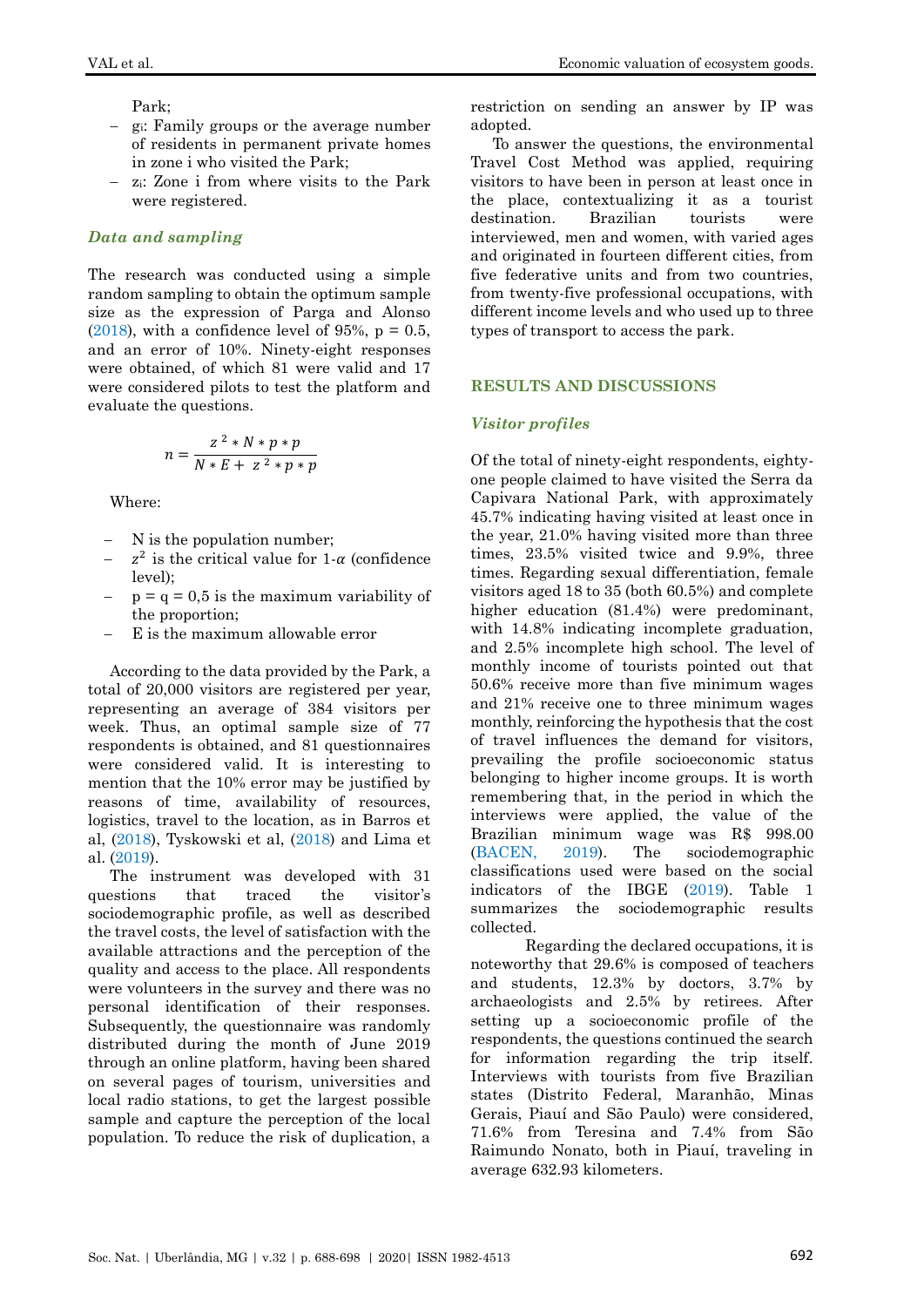| Variable                |                             | n              | $\%$ |
|-------------------------|-----------------------------|----------------|------|
| Gender                  | Feminine                    | 49             | 60,5 |
|                         | Masculine                   | 32             | 39,5 |
| Age group               | Below 18 years old          | $\overline{2}$ | 2,5  |
|                         | 18 to 35 years old          | 49             | 60,5 |
|                         | 36 to 59 years old          | 19             | 23,5 |
|                         | Above 60 years old          | 10             | 12,3 |
| <b>Education</b> level  | Incomplete high school      | $\overline{2}$ | 2,5  |
|                         | Completed graduation        | 15             | 18,5 |
|                         | Incomplete graduation       | 12             | 14,8 |
|                         | Incomplete specialization   | 7              | 8,6  |
|                         | Complete specialization     | 23             | 28,4 |
|                         | Incomplete Master's degree  | 3              | 3,7  |
|                         | Complete Master's degree    | 9              | 11,1 |
|                         | Incomplete doctorate degree | 1              | 1,2  |
|                         | Complete doctorate degree   | 8              | 9,9  |
| Per capita income level | Up to 1 minimum wage        | 5              | 6,2  |
|                         | 1 to 3 minimum wages        | 17             | 21,0 |
|                         | 3 to 5 minimum wages        | 18             | 22,2 |
|                         | More than 5 minimum wages   | 41             | 50,6 |

## **Table 1.** Sociodemographic data

Source: Elaborated by the authors (2020).

| Origin                  | N              | $\frac{0}{0}$ |
|-------------------------|----------------|---------------|
| Belo Horizonte-MG       | 1              | 1,2           |
| Bonfim do Piauí-PI      | 2              | 2,5           |
| Brasília-DF             | $\overline{2}$ | 2,5           |
| Buriti dos Lopes-PI     | 1              | 1,2           |
| Canto do Buriti-PI      | 1              | 1,2           |
| Floriano-PI             | 1              | 1,2           |
| Cayenne/Guiana Francesa | 1              | 1,2           |
| Parnaíba-PI             | 2              | 2,5           |
| Santos-SP               | 1              | 1,2           |
| São Paulo-SP            | 1              | 1,2           |
| São Raimundo Nonato-PI  | 6              | 7,4           |
| Teresina-PI             | 58             | 71,6          |
| Timon-MA                | 1              | 1,2           |
| Varginha-MG             | 1              | 1,2           |
| Várzea Branca-PI        | 2              | $^{2,5}$      |

#### **Table 2.** Respondents' home cities

Source: Elaborated by the authors (2020).

Regarding the type of transport used to get to the Park the trip was made using private vehicles and buses. 59.3% of people indicated the use of a private car, 34.6% indicated the bus as a means of transportation and 3.7% used an airplane to access the tourist site. In order to estimate the costs of traveling by car and to create a parameter for comparison with the values declared in the responses, the type of car used by forty-eight people was indicated, the model was also recorded and the estimate of the cost of average travel per kilometer per km was calculated, based on information from INMETRO [\(2019\)](#page-9-7).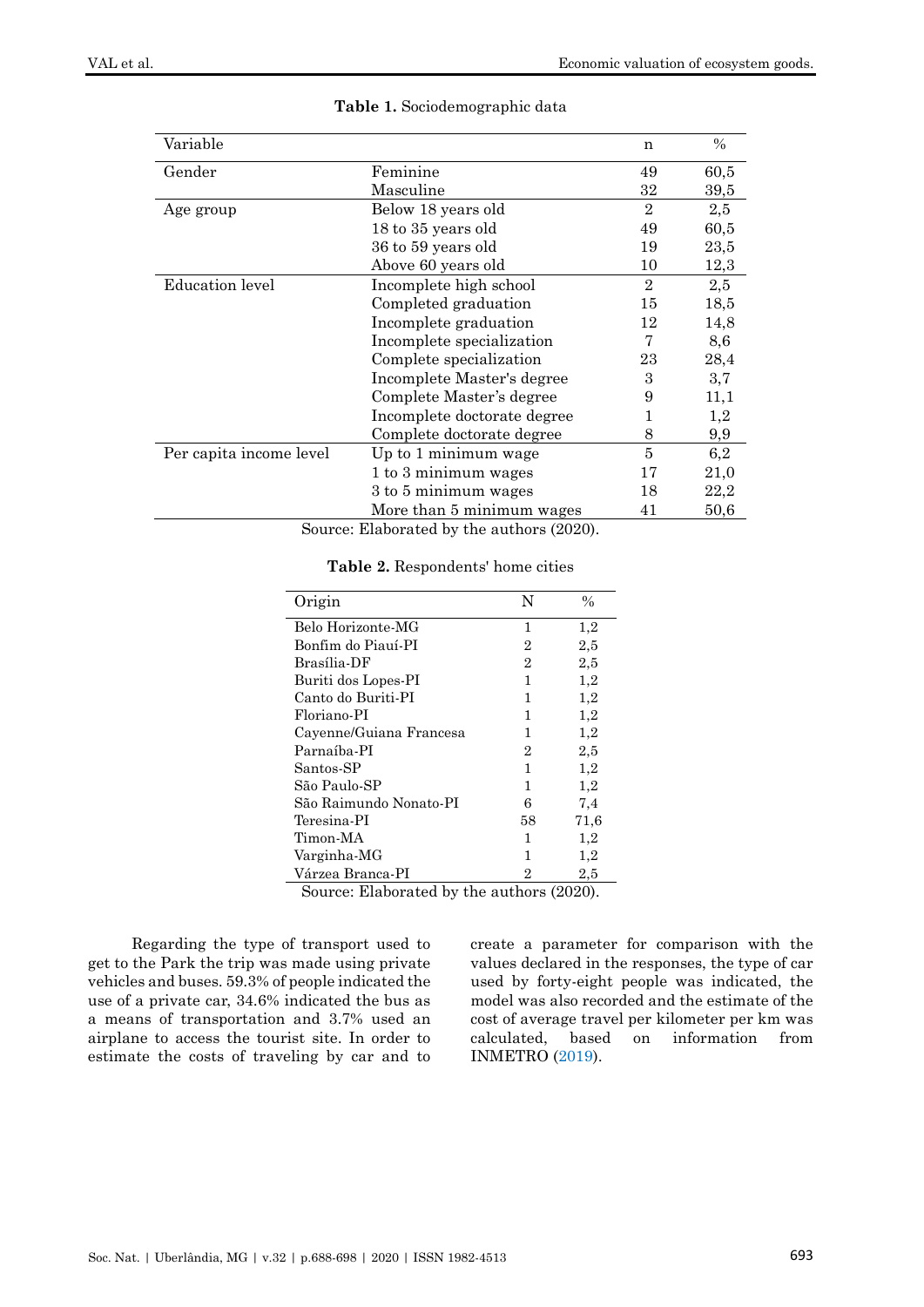| Type of cars  | N                                                          | $\frac{0}{0}$ |
|---------------|------------------------------------------------------------|---------------|
| 1.0           |                                                            | 16.7          |
| 1.6           | 18                                                         | 37,5          |
| 2.0           | 14                                                         | 29,2          |
| More than 2.0 |                                                            | 16,7          |
| $\sim$<br>T11 | $\cdot$ $\cdot$ $\cdot$ $\cdot$<br>$\cdot$ 1<br>$\cdot$ 1. | (0.001)       |

**Table 3.** Type of vehicle used to access the Park

Source: Elaborated by the authors (2020).

The main objectives when taking the tour, as explained by the respondents, indicate that 35.8% of the people went to the Park because they were on vacation and the same percentage went to spend the weekend, 14.8% were on work and took advantage of the opportunity to see the Park, and 3.7% was just passing through the city and decided to visit the site. It was also observed that that 77.8% of the visitors stayed at least two days in the city and that 45.7% of them were in groups of four or more people. In addition, the number of hours that people stayed at the Park was also consulted, of which 44.4% of the responses indicated that they spent three to six hours on site.

**Table 4.** Tour Duration

| Time spent in the park | n  | $\frac{0}{0}$ |
|------------------------|----|---------------|
| Up to 3 hours          | 10 | 12,3          |
| Between 3 and 6 hours  | 36 | 44.4          |
| Between 6 and 8 hours  | 17 | 21.0          |
| Between 8 and 12 hours | 6  | 7.4           |
| More than 12 hours     | 12 | 14.8          |
|                        |    |               |

Source: Elaborated by the authors (2020).

Subsequently, the questionnaire assessed the perception of visitors about the attractions offered, based on qualifications on scales from 1 to 7 for each one. The tourists' satisfaction was mainly related to the natural beauty, whose best evaluation was to observe the landscape in the viewpoints with an average of 6.46, followed by visiting the Nature Museum with 6.33 and visiting the archaeological sites with 6.25. It is noteworthy that not everyone answered all the items, demonstrating that they had not known

such activity, such as cycling tourism (response rate of only 51.9%) and admiring the night lighting (65.4% response rate).

#### *Application of the Zonal Travel Cost Method (ZTCM)*

From the application of the method, the information about the number of visitors, the rate of visits to the Park, and the total travel cost are presented in table 5.

**Table 5.** Estimation of visit rates and total travel cost

| City of origin          | Distance*<br>(round trip) | Population | Visitors<br>(Obs.) | VRi** | TCi*** |
|-------------------------|---------------------------|------------|--------------------|-------|--------|
| Bonfim do Piauí-PI      | 126,2                     | 5670       | 2                  | 87,09 | 150    |
| Canto do Buriti-PI      | 152,6                     | 21187      | Ŧ.                 | 11,65 | 145    |
| Floriano-PI             | 438                       | 59935      |                    | 4.12  | 660    |
| São Raimundo Nonato-PI  | 73.8                      | 34710      | 6                  | 42,68 | 192.8  |
| Teresina-PI             | 812                       | 864845     | 58                 | 16,56 | 816,04 |
| Timon-MA                | 800                       | 169107     | T.                 | 1,46  | 550    |
| Várzea Branca-PI        | 146.6                     | 4947       | $\overline{2}$     | 99.82 | 115    |
| Buriti dos Lopes-PI     | 1236                      | 19781      | T                  | 12,48 | 950    |
| Parnaíba-PI             | 1300                      | 153078     | $\overline{2}$     | 3.23  | 1010   |
| Belo Horizonte-MG       | 2510                      | 2512070    | T                  | 0,10  | 1470   |
| Brasília-DF             | 1962                      | 3015268    | $\overline{2}$     | 0.16  | 1228.5 |
| Santos-SP               | 3482                      | 433311     | T                  | 0.57  | 2550   |
| São Paulo-SP            | 3412                      | 12252023   |                    | 0,02  | 3100   |
| Varginha-MG             | 2922                      | 135558     |                    | 1,82  | 2100   |
| Cayenne/Guiana Francesa | 3716                      | 57615      |                    | 4.29  | 3000   |
|                         |                           |            | 81                 |       |        |

Source: Elaborated by the authors (2020). \* Estimated distance (km) of a round trip to the destination.\*\* Visit rate for each area or city of origin per 1000 people. **\*\*\*** The trip's cost is estimated at R\$ and represents the total travel and stay costs for visitors from each zone or city of origin.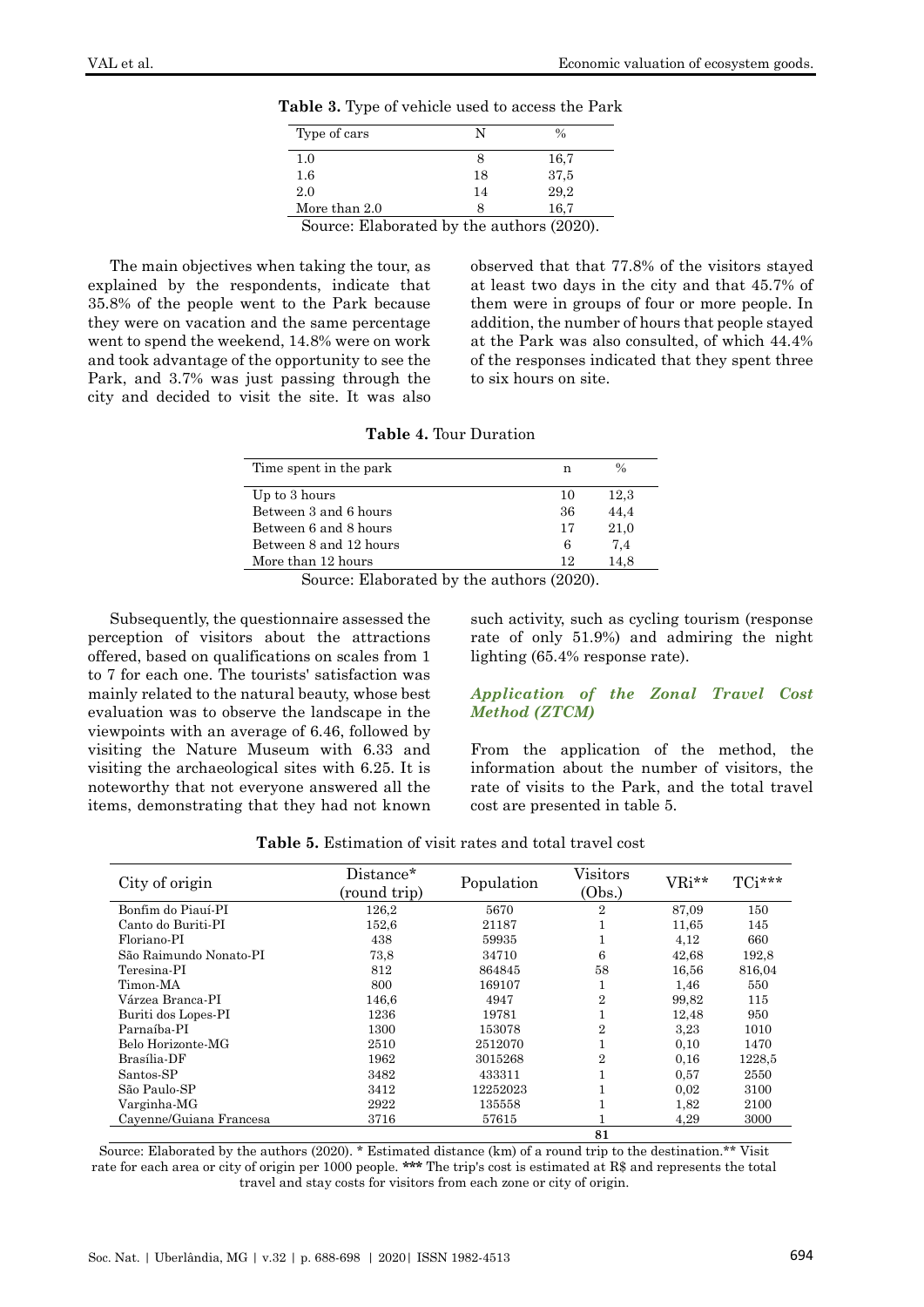Figure 1 resulted from the exercise to obtain the demand curve for visits, which relates recreational activities to the visitation rate per thousand people and the total travel cost from the following equation, with  $R^2 = 0.788$ , adjusted

 $R^2 = 0.773$ , F-Fisher = 51,975 e p-value = 0,000.

$$
VR_i = 8754,868 * TC_i^{-1}
$$



**Figure 1.** Visit demand curve by city of origin



therefore, travel costs influenced the visit rate per thousand people, which is why Teresina has more than seventy percent, while more distant cities have a lower visitation rate. And finally, on estimating the Park's Recreational Use Value, the following results were achieved:

$$
CS_{TOTAL} = \int_{TC_{i_{min}}}^{TC_{i_{max}}} (8754,868 * TC_i^{-1}) dTC_i
$$

$$
- (TC_{i_{max}} - TC_{i_{min}}) * VR_{i_{min}}
$$

 $CS_{TOTAL} = 8754,868 * ((lnTC_i)|_{115}^{3100})$  $-(TC_{i_{max}}-TC_{i_{min}})*VR_{i_{min}}$  $CS_{TOTAL} = R$ 28 780,81$  $CS_{PER/VISTOR} = R$355,32$  $RUV_{ANNUAL ESTIMATED}$  = R\$ 7 106 372,18  $RUV_{ANNUAL\ POTENTIAL}$  = R\$ 2 199 082 256,11

When analyzing the consumer surplus from each of the origins, that is, the estimated final benefit, which was calculated to obtain the economic value added by recreation to the Serra da Capivara National Park, a total of R\$ 7.1 million per year was found, which represents the sum of the consumer surplus of the regions registered in the survey, multiplied by the total annual visitors. It is worth mentioning that possibly this value is underestimated, since it uses the minimum estimate of the number of tourists who visit the region annually (20,000) and disregards the cost of time opportunity. Considering this possibility, the value of potential recreational use was calculated, and a total of R\$ 2.2 billion was obtained.

At the same time, it was decided to develop the analysis of the travel cost based on Fasciolo's (2002) demand models implementing the Zonal Travel Cost Method, considering the total of 81 valid respondents, in order to compare the results, using a simple regression model that proposes VRi as a dependent variable explained, in the general sense, by the Total Cost of Travel, which estimated models can be seen in the table 6. It remains the zonal trip's cost because the VRi are from the cities of origin of each respondent. The individuals' socioeconomic characteristics are not analyzed, being recognized in the literature as a form of ZTCM.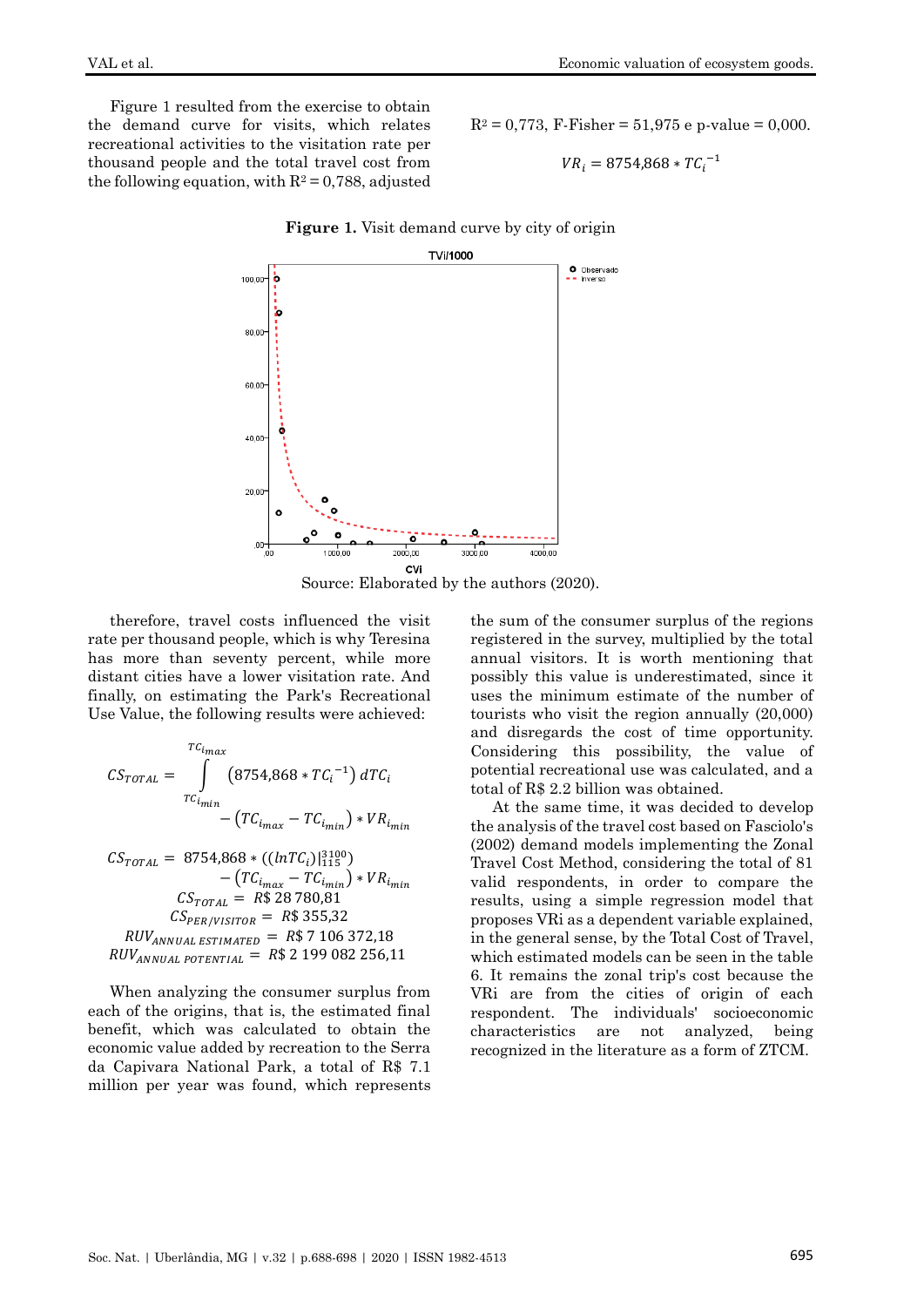| Variable       | Linear     | Logarithmic | Inverse    | Potency    | Exp        | Logistic  |
|----------------|------------|-------------|------------|------------|------------|-----------|
| Constant       | 31,889**   | 124,777**   | $5,403**$  | 6869,995** | 36,777**   | $0.027**$ |
|                | (0,000)    | (0,000)     | (0,000)    | (0,000)    | (0,000)    | (0,000)   |
| TCi            | $-0.014**$ | $-16,237**$ | 6552,749** | $-0,980$   | $-0,001**$ | $1,001**$ |
|                | (0,000)    | (0,000)     | (0,005)    | (0,345)    | (0,000)    | (0,000)   |
| $\mathrm{R}^2$ | 0.214      | 0,464       | 0,610      | 0,317      | 0.344      | 0,344     |
| $R2$ adjusted  | 0,204      | 0,457       | 0,605      | 0,308      | 0,336      | 0,336     |
| F-Fisher       | 21,558     | 68,258      | 123,427    | 36,606     | 41,397     | 41,397    |
| df1            |            |             |            |            |            |           |
| df2            | 79         | 79          | 79         | 79         | 79         | 79        |
| p-value        | 0.000      | 0.000       | 0.000      | 0.000      | 0.000      | 0.000     |

**Table 6.** Estimated models for the Zonal Travel Cost Method (VRi)

Source: Elaborated by the authors (2020). \* Significant p <0.05 (95% confidence) \*\* Significant p < 0,01 (99% de confidence)

Among the models tested, the one that demonstrated being the best fit was the reverse, explaining more than sixty percent of the Park's visitation rate. From the choice, the following equation was formed to determine VRi:

$$
VR_i = 5,403 + 6252,749 * TC_i^{-1}
$$

It was applied in the consumer surplus formula, and the following results were achieved:

 $CS_{TOTAL} = (5,403 * TC_i + 6252,749 * lnTC_i)|_{82}^{3100}$  $-(TC_{i_{max}}-TC_{i_{min}})*VR_{i_{min}}$  $CS_{TOTAL} = R$38 958,62$  $CS_{PER/VISITOR} = R$480,97$  $RUV_{ANNUAL ESTIMATED} = R$ 9 619 411,84$  $RUV_{ANNUAL\ POTENTIAL}$  = R\$ 2 976 747 820,40

Similarly, figure 2 shows the estimation of the respective visit demand curve according to the model defined by Fasciolo (2002).

**Figure 2.** Visit demand curve according to Fasciolo's model (2002)



Source: Elaborated by the authors (2020).

For this analysis, the estimated recreational use value for the Serra da Capivara National Park was R\$ 9.6 million per year. And the potential recreational use value obtained was approximately R\$ 3 billion.

#### **CONCLUSIONS**

Once the objective of this article was reached, which was designed to estimate the recreational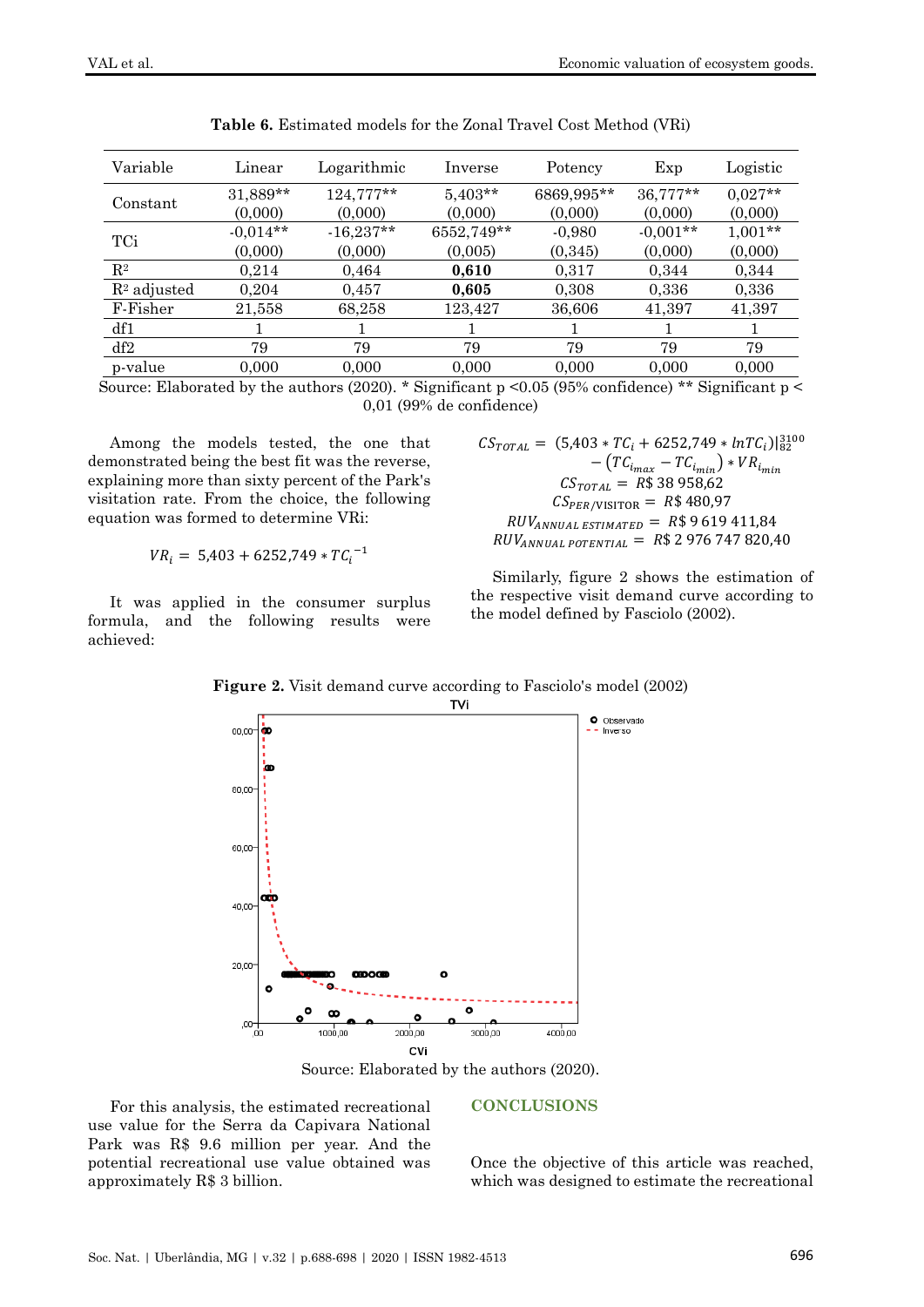use value of the ecosystem goods and services of the Serra da Capivara National Park through a revealed preferences method, specifically the Travel Cost Method, it was confirmed the assumption that the frequency of visits is influenced by travel costs. Even with a probable underestimation due to the inaccuracy of records of the number of tourists who frequent the site, the value of the Park's recreational use is approximately R\$ 7.1 million per year, corresponding to approximately 0.2% of the total GDP value of the State of Piauí in 2017 - last available amount of R\$ 45.4 billion, depending on the model used to estimate the RUV and a potential to represent up to 6.6% of the state GDP, which indicates the importance of the natural heritage preservation.

In this sense, visitors' fundraising could be assessed based on their willingness to pay for ecosystem services as a way of contributing to the Park, without this representing, in any way, the privatization of the environmental asset or market price-fixing, but a perception of space appreciation. From an economic conception, this valuation would be represented by the total desire to pay by the users of the Park, thus being able to be reverted for strictly protection and conservation purposes of the natural space.

It is common sense for many authors that developing marketing strategies and scientific education and dissemination programs, as well as practical and efficient environmental education actions aimed at this type of ecosystem would be recommended to promote the knowledge of tourists and non-tourists about the place and assist in the perception of the value of the goods and services available and the importance of an individual attitude maintaining these resources.

For future studies, it is suggested to deepen the analysis of the users' behavior, knowing that the city of São Raimundo Nonato has access to ecotourism practices - in process of intensification - that were not evidenced in this study, opening space for investigation of this sustainable dimension of tourist activities.

Thus, given the grandeur and attributes of the Serra da Capivara National Park, and taking into account that the present tourism is an activity based on both culture, history and nature, it is imperative that the place and its goods and services are the destination of environmental investments that ensure the maintenance of the quality of natural capital and the well-being provided to visitors, as well as the continuity of its use and the economic benefit that this environment generates.

# **REFERENCES**

<span id="page-9-1"></span>ANGELO, P. G., CARVALHO, A. R. Valor recreativo do rio Araguaia, região de Aruanã, estimado pelo método do custo de viagem. **Acta Sci. Biol. Sci Maringá**, v. 29, n. 4, p. 421-428, 2007.

<https://doi.org/10.4025/actascibiolsci.v29i4.886>

- <span id="page-9-2"></span>AZQUETA, D., ALVIAR, M., DOMINGUÉZ, L., O'RYAN, R. *Introducción a la Economía Ambiental*. 2 ed., Madrid: **McGraw-Hill/Interamericana de España**, S.A.U, 2007.
- <span id="page-9-5"></span>BACEN. Banco Central do Brasil. **Sistema Gerenciador de Séries Temporais v2.1**. Brasília, 2019. Disponível em: [<https://www3.bcb.gov.br/sgspub/consultarvalo](https://www3.bcb.gov.br/sgspub/consultarvalores/consultarValoresSeries.do?method=getPagina) [res/consultarValoresSeries.do?method=getPagi](https://www3.bcb.gov.br/sgspub/consultarvalores/consultarValoresSeries.do?method=getPagina) [na>](https://www3.bcb.gov.br/sgspub/consultarvalores/consultarValoresSeries.do?method=getPagina). Acessado em 04/08/2019.
- <span id="page-9-4"></span>BARROS, D. CASTRO, R. V. O, CARNEIRO, A. de C. O., CARVALHO, A. M. M. L, VITAL, B. R., SANTOS, R. C. dos. *Sampling methods and number of roundwoods for determining the moisture content*. **Revista Árvore**, v. 42, n. 4: e420401, p.1-6, 2018. [http://dx.doi.org/10.1590/1806-](http://dx.doi.org/10.1590/1806-90882018000400001)
- [90882018000400001](http://dx.doi.org/10.1590/1806-90882018000400001) FASCIOLO, G. *Método de Valoración Contingente*
- *(MVC)*. **Instituto Nacional del Agua.**  Centro de Economía, Legislación y Administración del Agua, 2002.
- <span id="page-9-3"></span>FREEMAN, A. M., III, J. A. HERRIGES e C. L. KLING. *The Measurement of Environmental and Resource Values: Theory and Methods.*  Routledge. 3rd Edition., New York: **Resource for the Future (RFF) Press**, 2014.
- FUMDHAM. Fundação Museu do Homem Americano. **Parque Nacional da Serra da Capivara**. 2019. Disponível em: [<http://fumdham.org.br/>](http://fumdham.org.br/) Acessado em 27/07/2019.
- <span id="page-9-6"></span>IBGE. Instituto Brasileiro de Geografia e Estatística. **Síntese de Indicadores Sociais– SIS**. 2019. Disponível em: [<https://www.ibge.gov.br/estatisticas/sociais/po](https://www.ibge.gov.br/estatisticas/sociais/populacao/9221-sintese-de-indicadores-sociais.html?edicao=9222&t=sobre) [pulacao/9221-sintese-de-indicadores](https://www.ibge.gov.br/estatisticas/sociais/populacao/9221-sintese-de-indicadores-sociais.html?edicao=9222&t=sobre)[sociais.html?edicao=9222&t=sobre>](https://www.ibge.gov.br/estatisticas/sociais/populacao/9221-sintese-de-indicadores-sociais.html?edicao=9222&t=sobre). Acessado em 04/08/2019.
- <span id="page-9-0"></span>ICMBIO. Instituto Chico Mendes de Conservação da Biodiversidade. **Parque Nacional da Serra da Capivara**. 2019. Disponível em: [<http://www.icmbio.gov.br/portal/visitacao1/uni](http://www.icmbio.gov.br/portal/visitacao1/unidades-abertas-a-visitacao/199-parque-nacional-da-serra-da-capivara) [dades-abertas-a-visitacao/199-parque](http://www.icmbio.gov.br/portal/visitacao1/unidades-abertas-a-visitacao/199-parque-nacional-da-serra-da-capivara)[nacional-da-serra-da-capivara>](http://www.icmbio.gov.br/portal/visitacao1/unidades-abertas-a-visitacao/199-parque-nacional-da-serra-da-capivara). Acessado em 27/07/2019.
- <span id="page-9-7"></span>INMETRO. Instituto Nacional de Metrologia, Qualidade e Tecnologia. **Tabelas de Consumo/Eficiência Energética: Veículos Automotores Leves**. 2019. Disponível em: